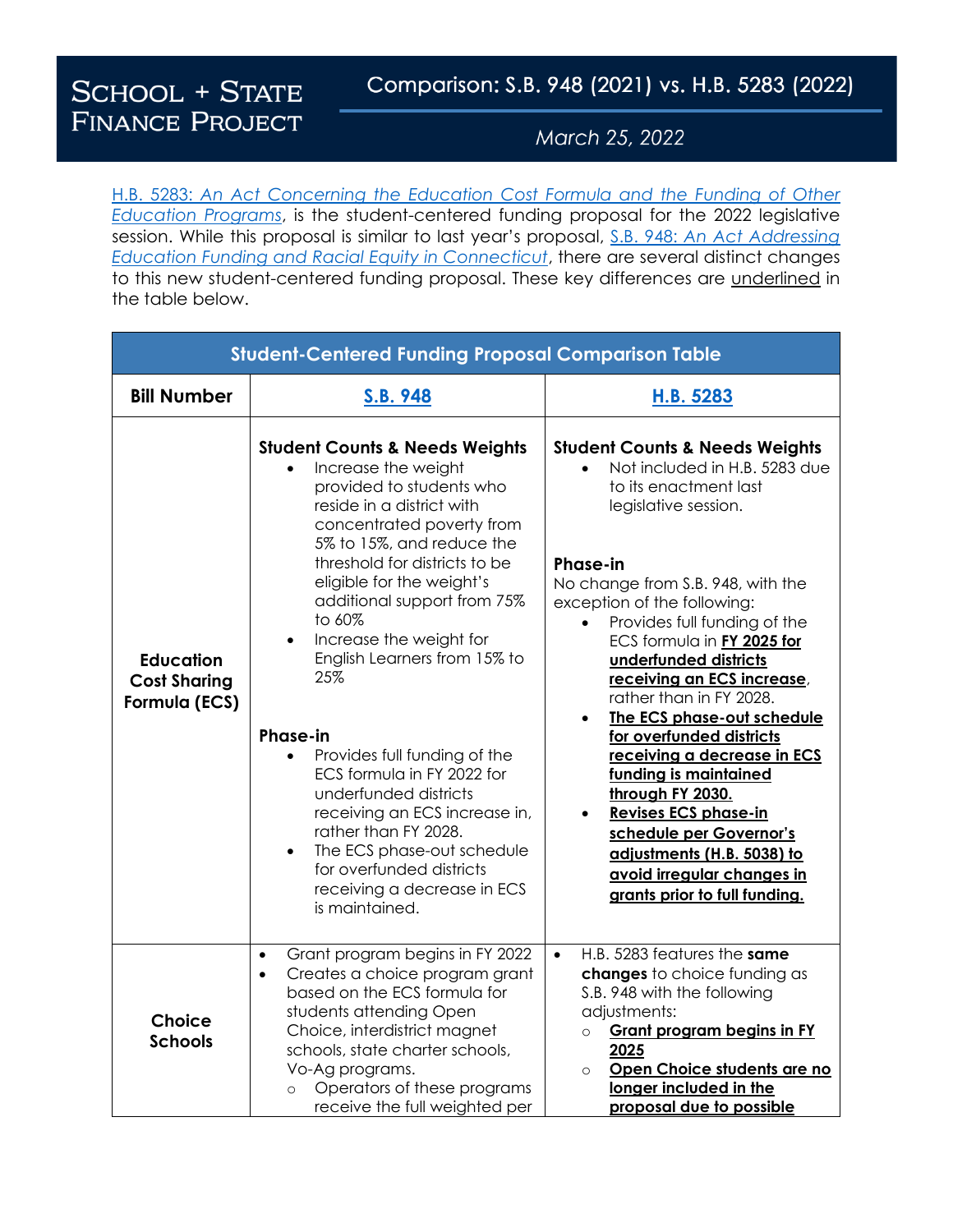| <b>Student-Centered Funding Proposal Comparison Table</b> |                                                                                                                                                                                                                                                                                                                                                                                                                                                                                                                                                                                                                                                                   |                                                                                                                                                                                                                                                                                                                                                                                                                                                                                                                                                                                                                                                                                                                                                                                                                                                                                                                                                                                                                                                                                                                        |  |
|-----------------------------------------------------------|-------------------------------------------------------------------------------------------------------------------------------------------------------------------------------------------------------------------------------------------------------------------------------------------------------------------------------------------------------------------------------------------------------------------------------------------------------------------------------------------------------------------------------------------------------------------------------------------------------------------------------------------------------------------|------------------------------------------------------------------------------------------------------------------------------------------------------------------------------------------------------------------------------------------------------------------------------------------------------------------------------------------------------------------------------------------------------------------------------------------------------------------------------------------------------------------------------------------------------------------------------------------------------------------------------------------------------------------------------------------------------------------------------------------------------------------------------------------------------------------------------------------------------------------------------------------------------------------------------------------------------------------------------------------------------------------------------------------------------------------------------------------------------------------------|--|
| <b>Bill Number</b>                                        | S.B. 948                                                                                                                                                                                                                                                                                                                                                                                                                                                                                                                                                                                                                                                          | H.B. 5283                                                                                                                                                                                                                                                                                                                                                                                                                                                                                                                                                                                                                                                                                                                                                                                                                                                                                                                                                                                                                                                                                                              |  |
|                                                           | student amount from the<br>sending town generated by<br>the ECS formula for each<br>student.<br>Operators of state charter<br>$\bullet$<br>schools and interdistrict magnet<br>schools not operated by local or<br>regional boards of education<br>receive weighted student<br>funding based on their<br>enrollment, the ECS formula<br>foundation, and the student<br>need weights in the ECS formula.<br>Sheff region magnet<br>$\circ$<br>operators receive a 15%<br>need student weighting for<br>all students.<br>Local regular education tuition is<br>$\bullet$<br>eliminated for interdistrict<br>magnet schools and vo-ag<br>programs starting in FY 25. | conflicts with the recent Sheff<br><u>agreement.</u><br><b>Provides annual growth for</b><br>$\circ$<br><b>RESC choice grants starting in</b><br>FY 2026 by increasing the<br>foundation by the greater of<br>the increase in personal<br>income or the percentage<br>increase in inflation.<br>Interdistrict magnet school<br>$\circ$<br>operators are held harmless<br>if choice grant is less than FY<br>2024 state aid plus tuition per<br>student.<br>Vo-Ag operators are held<br>$\circ$<br>harmless if choice grant is<br>less than FY 2024 state aid<br>plus tuition per student.<br>Continues the phase-in of<br>$\circ$<br>the charter school weighted<br>grant formula based on<br>student need, established in<br>PA 21-2, into FY 2024.<br><b>Provides full funding of the</b><br>$\circ$<br>charter school weighted<br>grant formula in FY 2025 and<br>future years.<br><b>Provides annual growth for</b><br>$\circ$<br>charter school grants starting<br>in FY 2026 by increasing the<br>foundation by the greater of<br>the increase in personal<br>income or the percentage<br>increase in inflation. |  |
| <b>Special</b><br><b>Education</b>                        | No change from current law:<br>$\bullet$<br>Special education<br>$\circ$<br>funding continues to be<br>included in the<br>foundation amount of<br>the ECS grant.<br>The Excess Cost grant is<br>$\circ$<br>not changed by this<br>proposal.                                                                                                                                                                                                                                                                                                                                                                                                                       | No change from S.B. 948                                                                                                                                                                                                                                                                                                                                                                                                                                                                                                                                                                                                                                                                                                                                                                                                                                                                                                                                                                                                                                                                                                |  |
| <b>Accountability</b>                                     | N/A                                                                                                                                                                                                                                                                                                                                                                                                                                                                                                                                                                                                                                                               | Creates a task force to study<br>$\bullet$<br>accountability related to<br>increased funding entitled under<br>the act.                                                                                                                                                                                                                                                                                                                                                                                                                                                                                                                                                                                                                                                                                                                                                                                                                                                                                                                                                                                                |  |